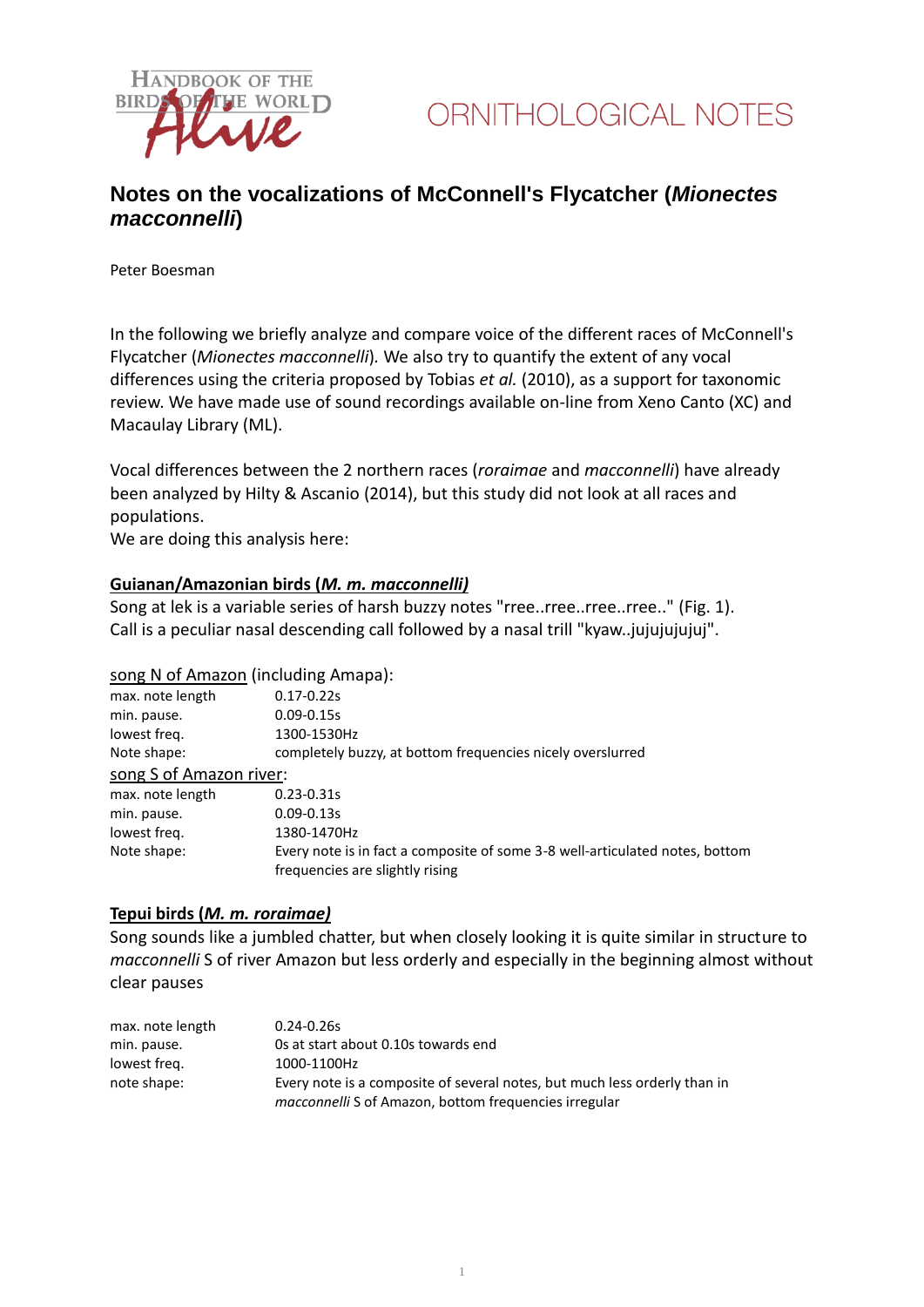

# ORNITHOLOGICAL NOTES



Figure 1: from top to bottom: typical song of *macconnelli* N of Amazon, *macconnelli* S of Amazon, *roraimae* and *peruanus*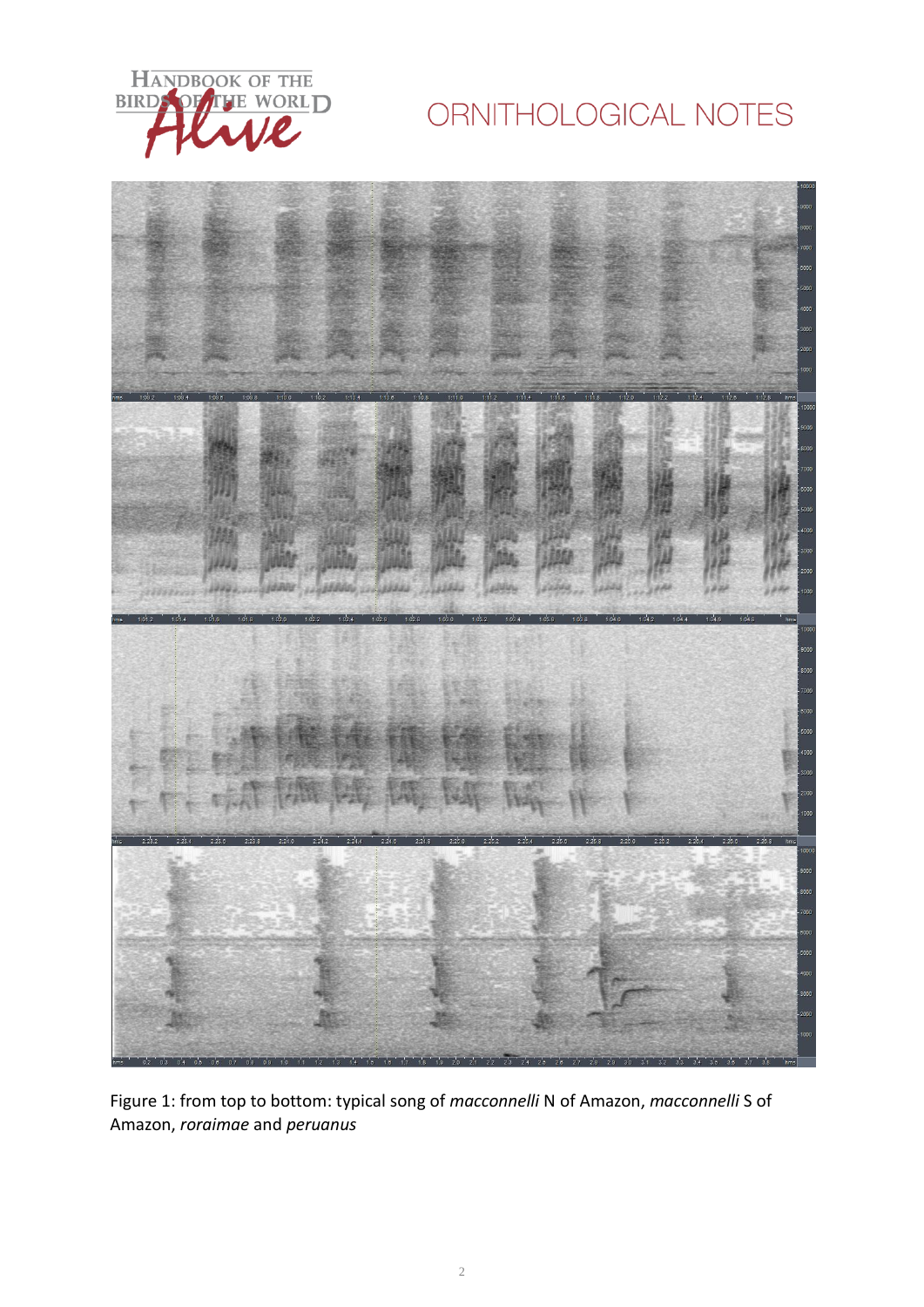

# **Andean foothill birds (***M. m. peruanus* and part of *M. m. macconnelli ??)*

Song is a series of well-spaced short nasal burry notes, occasionally interspersed with a completely different querulous note (described in Schulenberg *et al.* as tequila? or teeola?) . This song with a two note structure reminds somewhat Ochre-bellied Flycatcher *M. oleaginus* (as a matter of fact, 2 recordings from SE Peru in ML said to be *macconnelli* are in fact *oleaginus*)

max. note length 0.10-0.13s min. pause. 0.20-0.58s lowest freq. 1350-1830Hz note shape very different from all previous, without a buzzy frequency-continuum special note length 0.37-0.44s One recording (ML135255) is like a fast version of song of *macconnelli* race S of Amazon (max. note length 0.15s). This is quite intriguing. Could it be that in this group, this type of vocalization is rather a call??

# **Conclusion:**

There are clearly 4 vocal groups.

Song of *macconnelli* of the Guianan/Amazonian region is readily identified as pertaining either to birds N or S of the Amazon, because of the composite *vs* buzzy note structure (score 1-2), and the longer max. note length in the south (score 1-2). When applying Tobias criteria, the total score for vocal difference between these 2 populations would be about 3.

*roraimae* is most similar to *macconnelli* S of Amazon, but is readily identified by the more chaotic delivery of composite notes with no clear pause at first (score 2-3). Notes also reach lower frequencies (score 2). Total score about 4.

Song of Andean foothill birds (*peruanus*) is very different in structure, and as such differs in many basic parameters: different note lengths (score 2-3), a two-note structure (score 2)and much larger pauses (score 3). Total score about 5-6.

(There is however some reservation, due to one deviating recording, closer to *macconnelli*) It seems important to further investigate this, as this taxon having structurally the most deviating song, seems a good candidate for elevation to species status.

This note was finalized on 3rd July 2015, using sound recordings available on-line at that moment. We would like to thank in particular the sound recordists who placed their recordings for this species on XC and ML: Bennett Hennessey, Sebastian Herzog, Steven Hilty, Alex Lees, Gabriel Leite, Curtis Marantz, Jeremy Minns, Brian O'Shea, Otte Ottema, Alexandre Renaudier, Mark Robbins